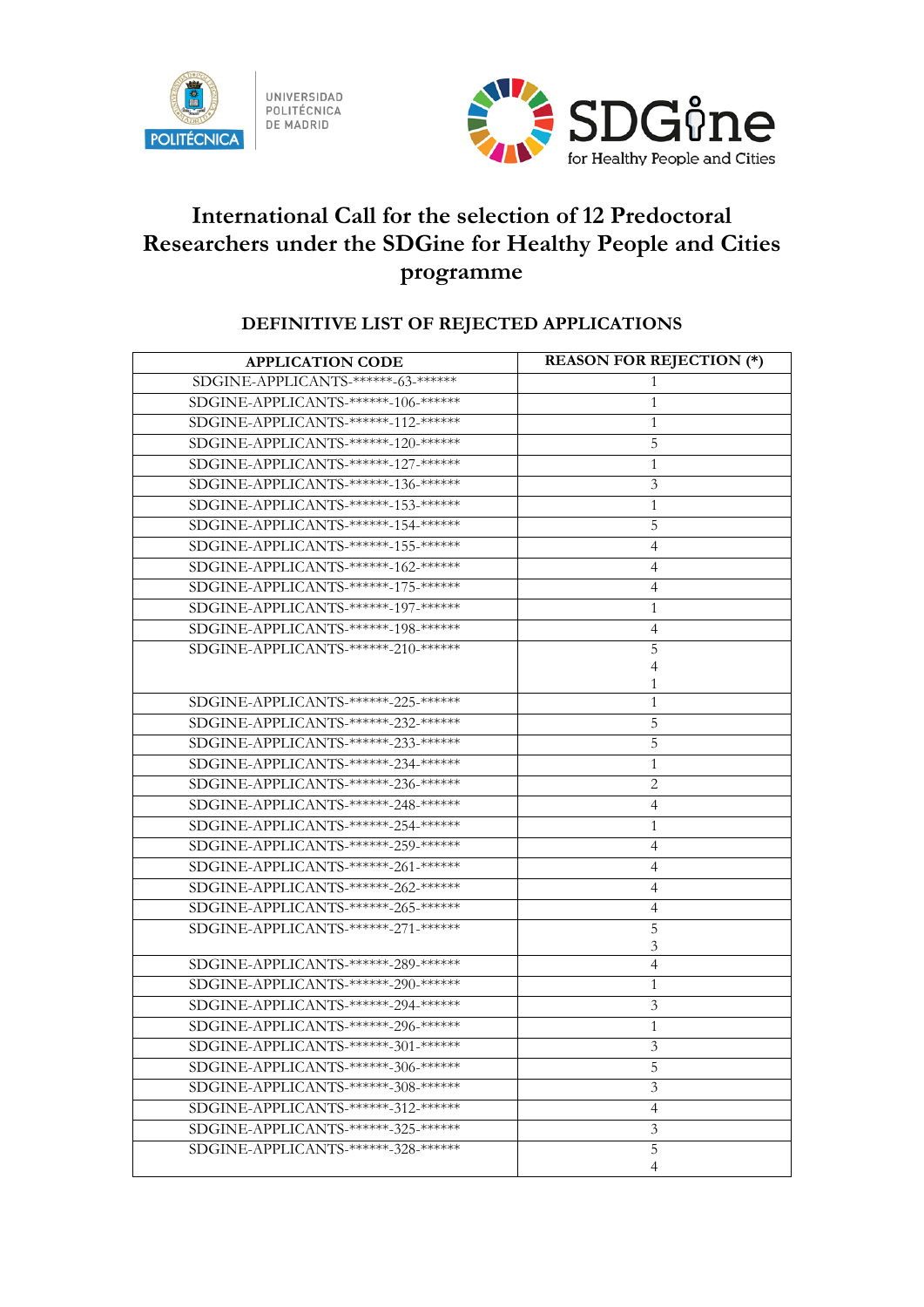

UNIVERSIDAD<br>POLITÉCNICA<br>DE MADRID



| <b>APPLICATION CODE</b>              | <b>REASON FOR REJECTION (*)</b> |
|--------------------------------------|---------------------------------|
| SDGINE-APPLICANTS-******-332-******  |                                 |
| SDGINE-APPLICANTS-******-340-******* | 6                               |
| SDGINE-APPLICANTS-******-6-******    | 5                               |
|                                      |                                 |
| SDGINE-APPLICANTS-******-26-******   | 1                               |
| SDGINE-APPLICANTS-******-27-*******  | 1                               |
| SDGINE-APPLICANTS-******-40-******   | 5                               |
| SDGINE-APPLICANTS-******-44-******   | 5                               |
|                                      |                                 |
| SDGINE-APPLICANTS-******-53-*******  | 5                               |
| SDGINE-APPLICANTS-******-54-*******  | 5                               |
|                                      |                                 |
| SDGINE-APPLICANTS-******-58-******   | 5                               |
| SDGINE-APPLICANTS-******-64-******   | 4                               |
| SDGINE-APPLICANTS-******-67-*******  | 5                               |
|                                      | 4                               |
| SDGINE-APPLICANTS-******-83-*******  | 5                               |
| SDGINE-APPLICANTS-******-88-******   | $\overline{4}$                  |
| SDGINE-APPLICANTS-******-97-*******  | $\overline{4}$                  |
| SDGINE-APPLICANTS-******-111-******  | 3                               |
| SDGINE-APPLICANTS-******-114-******* | 5                               |
| SDGINE-APPLICANTS-******-115-******  | 4                               |
| SDGINE-APPLICANTS-******-132-******  | 5                               |
|                                      |                                 |
| SDGINE-APPLICANTS-******-137-******* | 5                               |
| SDGINE-APPLICANTS-******-138-******  | 1                               |
| SDGINE-APPLICANTS-******-139-******* | 5                               |
| SDGINE-APPLICANTS-******-147-******  | 5                               |
| SDGINE-APPLICANTS-******-149-******  | 5                               |
| SDGINE-APPLICANTS-******-168-******* | 5                               |
|                                      | 4                               |
| SDGINE-APPLICANTS-******-173-******* | 5                               |
| SDGINE-APPLICANTS-******-177-******  | $\overline{4}$                  |
| SDGINE-APPLICANTS-******-185-******* | 5                               |
| SDGINE-APPLICANTS-******-201-******* |                                 |
| SDGINE-APPLICANTS-******-203-******  | 3                               |
| SDGINE-APPLICANTS-******-213-******* | 5                               |
| SDGINE-APPLICANTS-******-216-******  | 5                               |
| SDGINE-APPLICANTS-******-239-******* |                                 |
|                                      | $\overline{4}$                  |
| SDGINE-APPLICANTS-******-245-******  | 5                               |
| SDGINE-APPLICANTS-******-249-******  | 5                               |
| SDGINE-APPLICANTS-******-252-******  | 4                               |
| SDGINE-APPLICANTS-******-280-******  | 3                               |
| SDGINE-APPLICANTS-******-281-******* | 4                               |
| SDGINE-APPLICANTS-******-284-******  | 4                               |
| SDGINE-APPLICANTS-******-305-******* | 5                               |
| SDGINE-APPLICANTS-******-309-******* | 5                               |
| SDGINE-APPLICANTS-******-324-******* | 5                               |
| SDGINE-APPLICANTS-******-23-*******  | 1                               |
|                                      | 4                               |